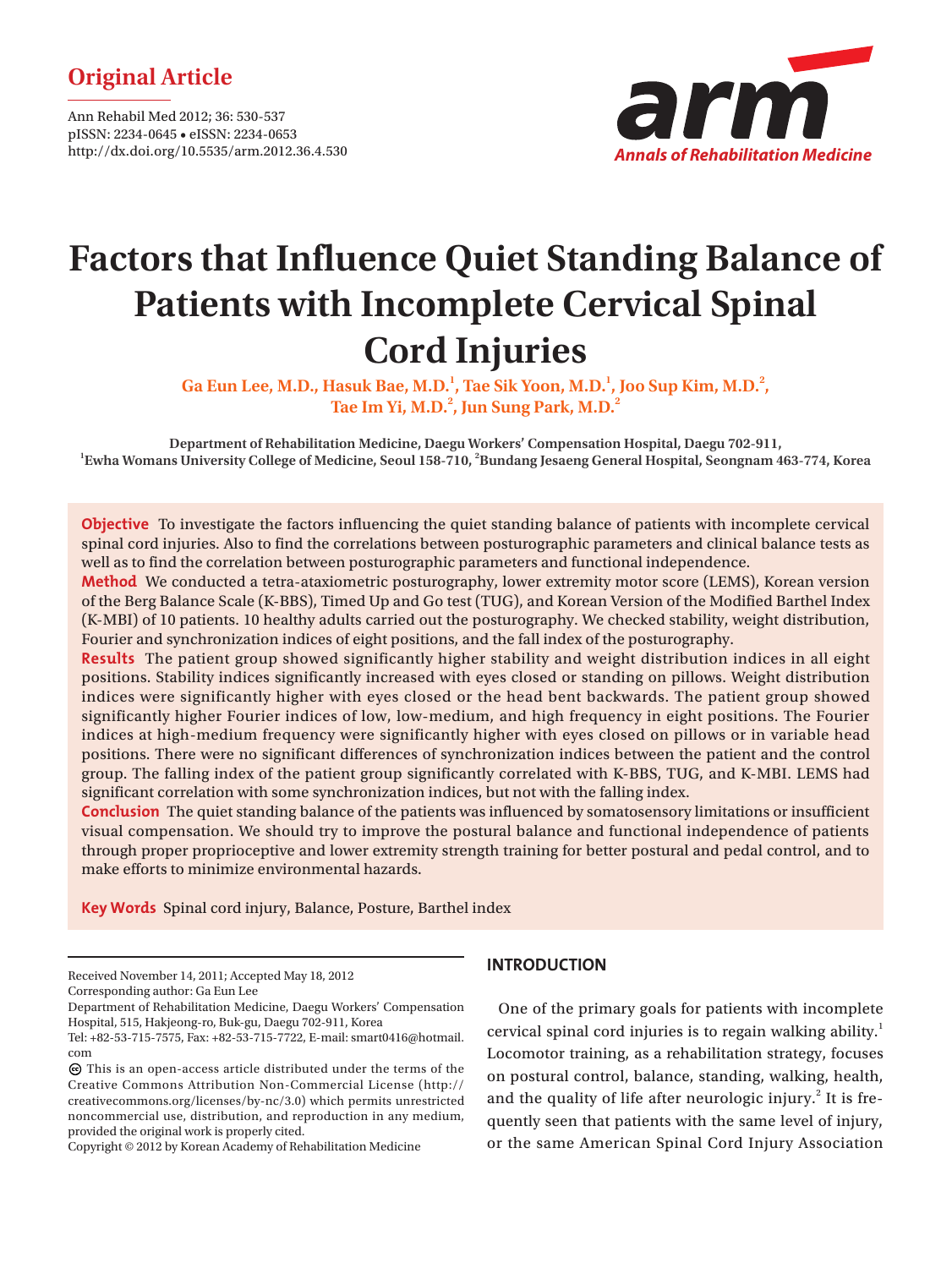(ASIA) impairment scale score, have different stabilities or walking abilities. We considered that this is because of the possible differences in balance control, but there is little data.<sup>3</sup>

Balance is very important to maintain a sitting position and to move from a sitting to a standing position (sit to stand). Improving a standing balance and weight-bearing regulation is vital to improve walking ability. $^4$  Balance is maintained by the integration and regulation of information from the somatosensory, visual, and vestibular systems, and by the reflexive control of limbs.<sup>5,6</sup> The spinal cord is a pathway for the somatosensory organs. Spinal cord injuries result in maintaining balance difficulty. The balance of people with spinal cord injuries seems to be affected by the impairment of proprioception after an injury to the central nervous system. However, current research to define which element of the balance system are affected, and how much extent of proprioception are impaired is limited.

Even though balance control can be assessed clinically using the Berg Balance Scale (BBS), the functional reach test, and the Timed Up and Go test (TUG), it is difficult to assess the diversity of postural control.<sup>7</sup> Recently posturography has been used to help assess this diversity. The tetra-ataxiometric posturography has 4 separate force-plates, one for each forefoot and heel. It can quantify the postural control of patients through various positions with visual and somatosensory changes. Diverse factors like stability indices and weight distribution patterns are calculated by analyzing the trajectories of the pressures from each of the force-plates.<sup>8,9</sup>

Using posturography, this study assessed the factors that influence the quiet standing balance of patients with incomplete cervical spinal cord injuries and compared them with a healthy control group. We attempted to discover whether the balance index of the patients had any significant correlation with the strength of their lower extremities, using the K-BBS, and TUG. We also analyzed the correlation between balance and activities of daily living.

## **MATERIALS AND METHODS**

We included 10 patients with incomplete spinal cord injuries under 60 years old, who could stand alone and walk over 5 m, with or without assistive devices, and per-

form simple commands. The control group contained 10 healthy people without cervical spinal cord injury. We excluded people with severe medical illnesses, cystitis and other infections, thromboembolic diseases, severe contracture or spasticity of lower extremities, visual or peripheral vestibular impairments, and individuals taking medicine that affected their balance.

The patient group, comprised of 8 men and 2 women, possessed the following characteristics: mean age 46.7± 8.5 years, height 169.7±8.0 cm, weight 67.0±7.0 kg, and onset duration 2.7±6.3 years. They had the impairment of pain, temperature and proprioception below the neurologic level of injury with perianal and deep anal senses preserved. The onset latency of the P1 potential in the sensory evoked potential (EP) test was more significantly delayed than the control group. The control group included 5 men and 5 women whose mean age was  $42.2\pm10.2$  years, the height was  $166.1\pm7.3$  cm, and weight was 62.6±9.1 kg. There were no significant differences in age, gender, height, and weight compared with those of the patient group.

Lower-extremity strength of the patient group was evaluated using the lower extremity motor score (LEMS). The power of 5 key muscles was rated using a 6 point scale, rating from 0-5. "0" indicated no contraction and "5" a normally strong contraction. The total possible score of LEMS was 50 points.

The clinical balance tests of the patients included the Korean version of the Berg balance scale (K-BBS), and the Timed Up and Go test (TUG). K-BBS is a 14-item scale designed to measure standing balance and sit-to-stand positions. Scores are based on a 5 point scale, rating from 0-4. "0" indicates the lowest level of function and "4" the highest level of function. The total possible score is 56 points. Each item consists of actions related to activities of daily living.<sup>10</sup> It has been used as a tool to evaluate the balance of patients with spinal cord injuries, and has significant correlations not only with ambulatory scales like the walking index for spinal cord injury (WISCI), $3,11$ and 50-foot walking speed11 but also the locomotor scale functional independent measure (LFIM), and total FIM. $<sup>11</sup>$ </sup>

The TUG measures, in seconds, the time a person requires to stand up from a standard armchair, walk 3 m, turn, walk back to the chair, and sit down again.<sup>2,12</sup> A practice trial is given, followed by 2 timed trials. The results of the timed trials are averaged. It estimates the in-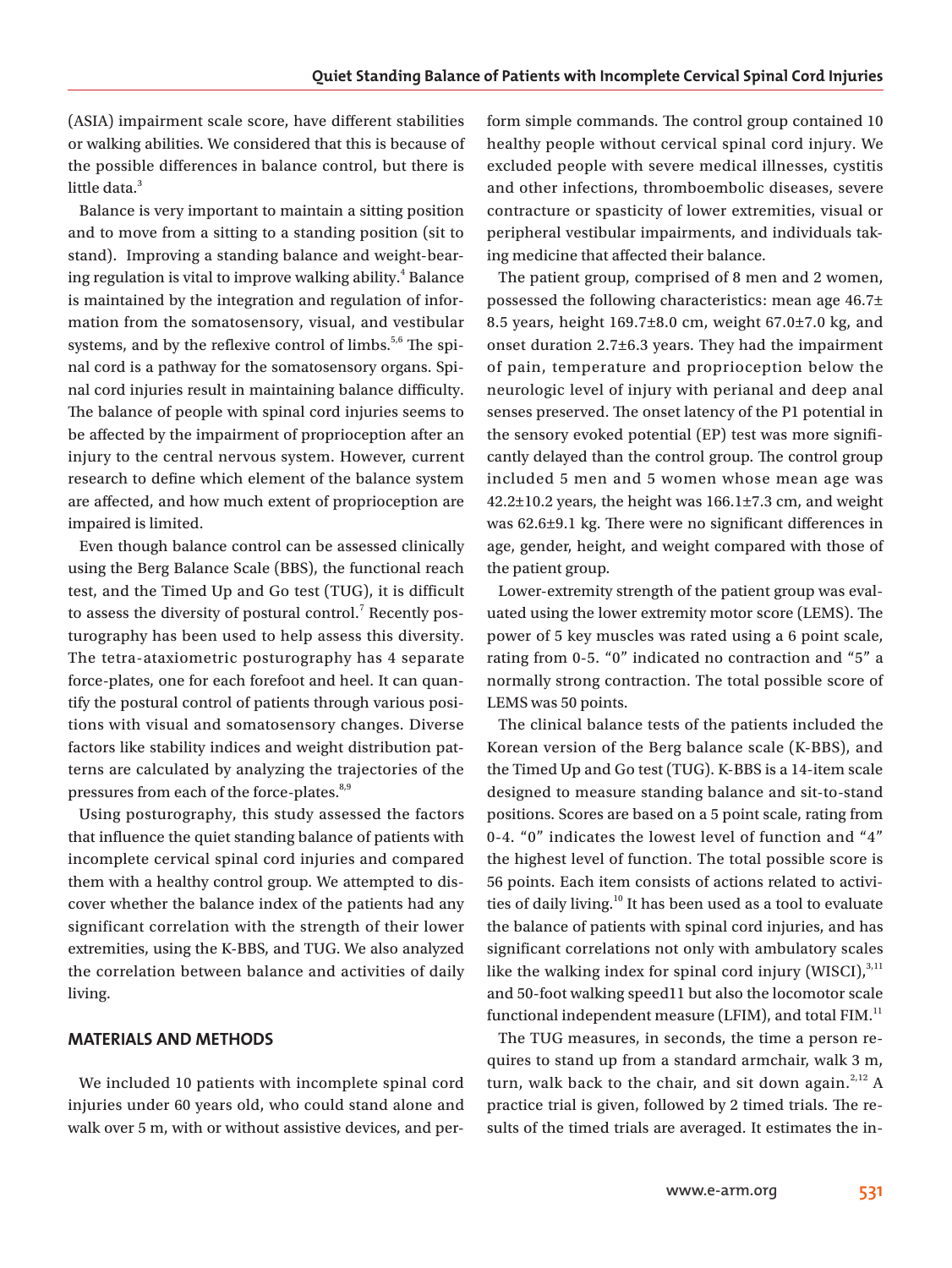#### **Ga Eun Lee, et al.**

creased risk of fall, functional mobility, and the ability to transfer. TUG has a high reliability and significant correlation with BBS. $^7$  It is significantly correlated with WISCI II in people with spinal cord injuries.<sup>13</sup> Faster TUG times indicated improved gait speed and endurance. $14$ 

The 10-item Korean version of the Modified Barthel Index (K-MBI) measured the functional ability to perform activities of daily living, and the degree of independence of the patients. The 10-items were feeding, grooming, bathing, dressing, bladder and bowel care, toilet use, ambulation, transfer and stairs. The maximal score was 100, indicating the patient was fully independent in physical functioning. The lowest score was 0, representing a totally dependent bedridden state.<sup>15,16</sup>

We used Tetrax® (Sunlight Medical Ltd., Ramat Gan, Israel) to check various factors that influence the quiet standing balance of the patient and control groups (Fig. 1). Tetrax® software analyzed pressure information transmitted from the four foot-plates. A practice trial was given, followed by 1 timed trial for postural stabilization. Each trial was performed at 8 different positions. Candidates placed their feet on the foot-prints of the footplates, and restricted unnecessary movement. The 8 positions included: standing with eyes open/closed, on foam-rubber pillows with eyes open/closed, with eyes closed and head turned right/left/backward/forward.

Tetrax® parameters are: stability index, weight distribution index, Fourier index, synchronization index, and fall index.

The stability index measured the agitation on the four plates in order to measure the overall stability and assess how well the subject could control and compensate for postural changes. The higher the stability index was, the more unstable the subject was.

The weight distribution index indicated the weight distribution on the foot-plates, and its normal range was 4-6. The ideal posture was when 25% of the subjects' weight was placed on each plate. The index became larger, with increased deviation from the ideal. A very high index indicated the subject may have orthopedic or neurologic disorders, a very low index indicated possible postural rigidity.

The Fourier index showed the intensity of postural sway induced by regression analysis, which was a Fouriertransformation of the frequency of postural sway. A higher index suggested the possibility of a pathologic state. Subjects with a well-controlled balance showed a highintensity, at 0.1 Hz (low frequency). This might mean that postural stability was controlled by normal transmission and feedback systems of visual-vestibular signals. Postural sway at a low frequency related to minimal effort and less stress to maintain a quiet standing balance as long as possible. Postural sway at 0.1-0.5 Hz (low-medium frequency) might have something to do with vestibular impairment, musculoskeletal fatigue, or alcohol ingestion. Postural sway at 0.5-1 Hz (high-medium frequency) might relate to somatosensory impairment of lowerextremities. Postural sway at over 1 Hz (high frequency)



**Fig. 1.** Tetrax® (Sunlight Medical Ltd., Ramat Gan, Israel) is composed of monitor, desktop, four force platforms, and foam-rubber pillows (A). It was used to evaluate the postural balance (B). The patient was standing on pillows (C).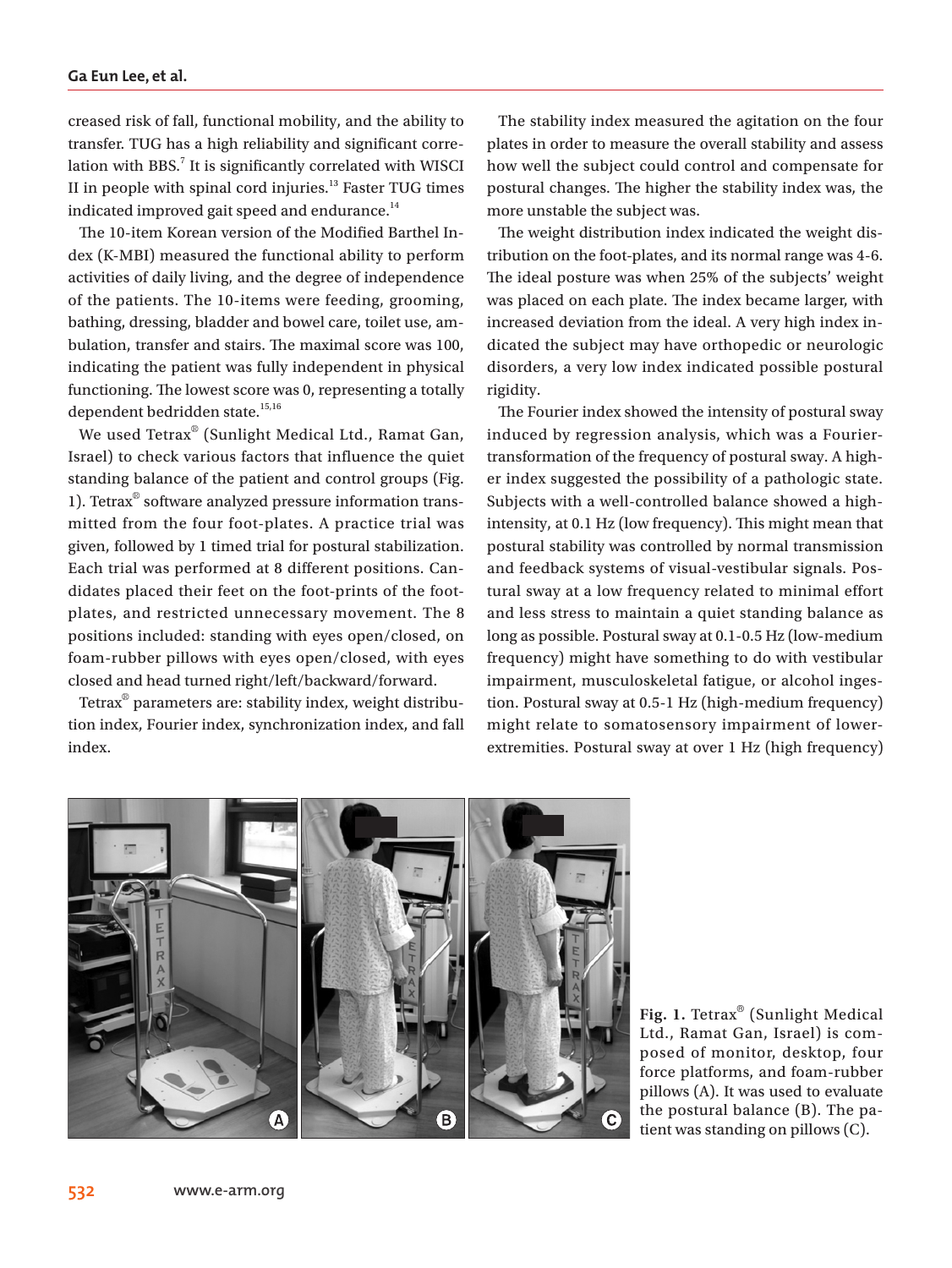might be due to lesions of the central nervous system.

The synchronization index compared the vibration waves of two out of the four plates. The index between the toe and heel plates had a negative value, because there was a compensatory movement and mirror-image compensation between those foot-plates. The index between two toe-plates, or two heel-plates, had a positive value because the movement was simultaneous and the synchronization was parallel. The index ranged from -1,000 to 1,000. If the absolute value of the index was lower than 200, it meant that the subject had a lack of fine pedal control.

deviations of stability, Fourier transformation, and synchronization indices. It has been shown to be related to the risk of falling. A higher index reflected an increased risk of falling.<sup>8,9,17</sup>

SPSS 17.0 was used for statistical analysis. The significance of characteristics between the two groups was tested with a Mann-Whitney test. The significances of the stability and weight distribution indices at different positions were tested with a one-way ANOVA. In addition, if there was a significant difference, multiple comparisons were performed. The correlations between the balance and LEMS, K-BBS, TUG, and K-MBI were tested using a Pearson correlation. Differences were considered statisti-

The fall index was calculated by the sum of the standard

**Table 1.** Comparison of Stability Indices and Weight Distribution Indices at Eight Positions between the Patients and Control Group

| <b>Position</b>        | <b>Stability index</b> |                | Weight distribution index |                |  |
|------------------------|------------------------|----------------|---------------------------|----------------|--|
|                        | <b>Patient</b>         | <b>Control</b> | <b>Patient</b>            | <b>Control</b> |  |
| Eyes open              | $22.2 \pm 8.0^*$       | $10.5 \pm 3.7$ | $4.7 \pm 1.6^*$           | $2.6 \pm 0.9$  |  |
| Eyes closed            | $34.6 \pm 19.0^*$      | $17.3 \pm 5.5$ | $6.4\pm3.1*$              | $2.5 \pm 1.2$  |  |
| Eyes open on pillows   | $23.4\pm 6.8^*$        | $14.8{\pm}4.0$ | $4.5 + 2.4*$              | $2.2 \pm 0.8$  |  |
| Eyes closed on pillows | $53.1 \pm 19.4*$       | $27.7 \pm 5.1$ | $6.9{\pm}3.4*$            | $2.5 \pm 1.0$  |  |
| Head right             | $37.8 \pm 21.2^*$      | $15.9 \pm 5.1$ | $6.4{\pm}2.8*$            | $2.5 \pm 0.9$  |  |
| Head left              | $37.8 \pm 18.4*$       | $16.3 \pm 3.3$ | $6.1 + 2.3^*$             | $3.2 \pm 1.0$  |  |
| Head backward          | $39.0 \pm 15.0*$       | $19.5 \pm 5.5$ | $8.4 \pm 3.3^*$           | $2.9 \pm 1.8$  |  |
| Head forward           | $39.7 \pm 24.1*$       | $18.1 \pm 5.1$ | $5.8 \pm 1.7^*$           | $2.7 \pm 1.3$  |  |

Values are mean±standard deviation

Post-hoc Tukey test was applied among the different positions following a significance on the one-way ANOVA (\*p< 0.05)

**Table 2.** Comparison of Fourier Transformations in Eight Positions between the Patient and Control Group

| <b>Position</b>        | Low frequency                    |                 | Low-medium<br>frequency |                | <b>High-medium</b><br>frequency |               | <b>High frequency</b> |                |
|------------------------|----------------------------------|-----------------|-------------------------|----------------|---------------------------------|---------------|-----------------------|----------------|
|                        | <b>Patient</b>                   | <b>Control</b>  | <b>Patient</b>          | <b>Control</b> | <b>Patient</b>                  | Control       | <b>Patient</b>        | <b>Control</b> |
| Eyes open              | $31.0\pm20.6*$ 11.4 $\pm4.0$     |                 | $10.1 \pm 7.5^*$        | $3.2 \pm 2.4$  | $2.1 \pm 1.9$                   | $1.0 \pm 0.5$ | $1.0\pm0.5*$          | $0.5 \pm 0.3$  |
| Eyes closed            | $23.2 \pm 10.1^*$ 13.1 $\pm$ 5.5 |                 | $11.8 \pm 1.0^*$        | $3.1 \pm 2.8$  | $2.7 \pm 2.1$                   | $1.3 \pm 1.2$ | $1.4\pm0.9*$          | $0.7 \pm 0.2$  |
| Eyes open on pillows   | $30.8 \pm 11.3$ $15.7 \pm 6.8$   |                 | $9.2 \pm 0.3^*$         | $2.4 + 4.2$    | $1.4 \pm 1.0$                   | $1.1 \pm 0.7$ | $1.2 \pm 0.5^*$       | $0.7 \pm 0.2$  |
| Eyes closed on pillows | $30.5 \pm 9.7^*$                 | $18.6 \pm 11.3$ | $9.2 \pm 11.7$          | $3.9 \pm 3.5$  | $3.8 \pm 2.6^*$                 | $1.8 \pm 1.4$ | $2.4 \pm 1.0^*$       | $1.4 \pm 0.3$  |
| Head right             | $27.7 \pm 12.3^*$ 11.9 $\pm$ 5.9 |                 | $10.7 \pm 4.2^*$        | $3.3 \pm 1.8$  | $2.5 \pm 2.4*$                  | $0.8 \pm 0.5$ | $1.7 \pm 1.1*$        | $0.8 \pm 0.4$  |
| Head left              | $32.9 \pm 10.1*$                 | $13.8 \pm 7.4$  | $9.5 \pm 2.4*$          | $1.7 \pm 2.5$  | $3.4 \pm 3.5^*$                 | $1.0 \pm 0.8$ | $1.8 \pm 1.1*$        | $0.8 \pm 0.2$  |
| Head backward          | $27.7 \pm 10.5^*$                | $15.5 \pm 10.2$ | $16.3 \pm 8.6^*$        | $2.5 \pm 3.4$  | $2.5 \pm 1.8^*$                 | $1.1 \pm 0.5$ | $1.9 \pm 0.9^*$       | $0.9 \pm 0.2$  |
| Head forward           | $27.2 \pm 11.9^*$                | $15.6 \pm 9.7$  | $12.3 \pm 6.3^*$        | $3.7 \pm 2.6$  | $4.3 \pm 5.3^*$                 | $1.3 \pm 1.0$ | $2.7 \pm 3.1*$        | $0.8 \pm 0.2$  |

Values are mean±standard deviation

Post-hoc Tukey test was applied among the different positions following a significance on the one-way ANOVA (\*p  $< 0.05$ )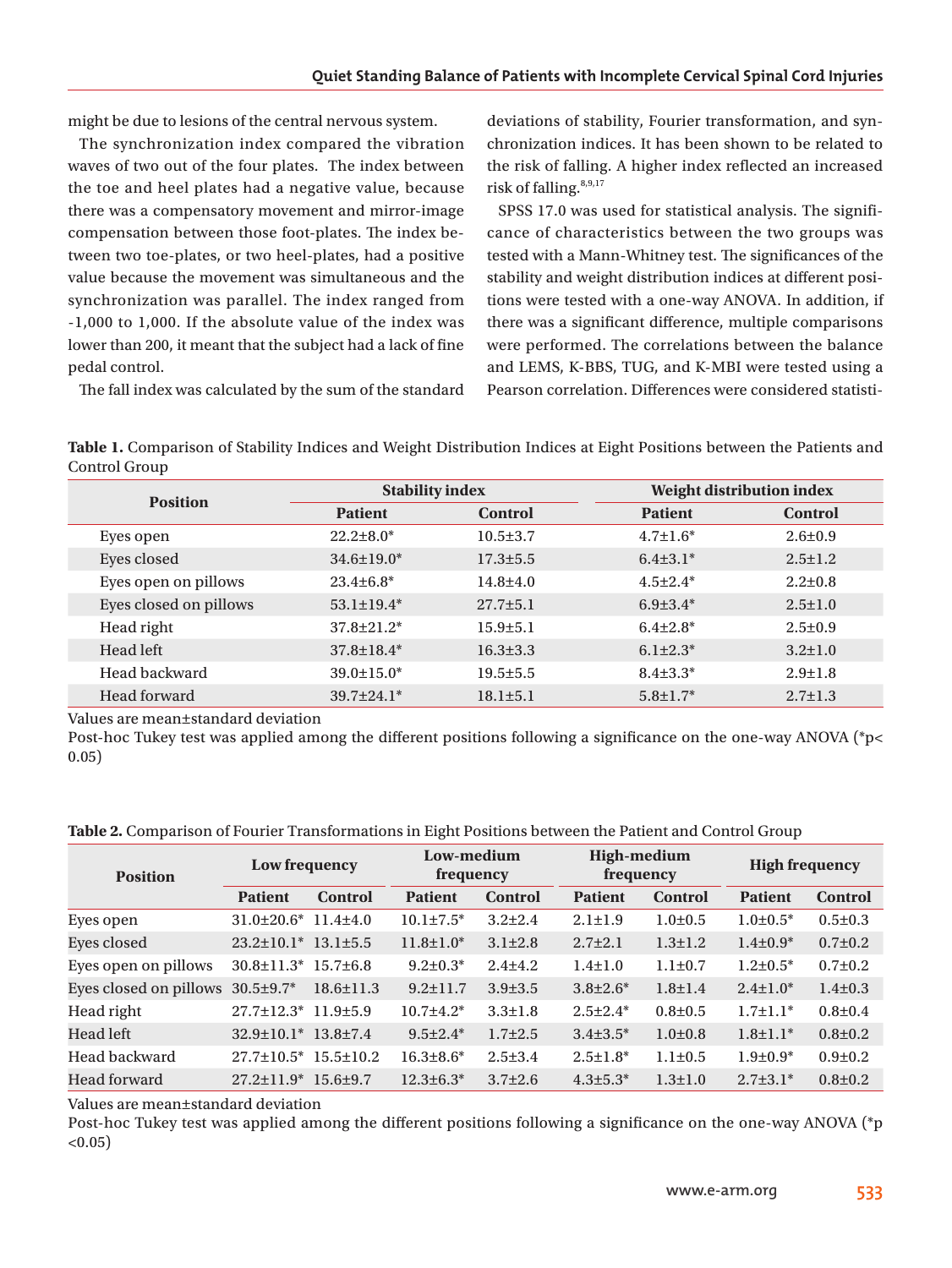cally significant with p-values<0.05.

# **RESULTS**

# **Comparing the posturographic parameters at eight positions between the patient and control groups**

The stability and weight distribution indices of the patients were significantly higher in all different positions (Table 1). The stability index while standing on pillows with eyes closed was more significantly increased than while standing with eyes open, or on pillows with eyes open. The weight distribution index was significantly higher when standing with eyes closed, or head backward than in standing on pillows.

The Fourier index of the patients was significantly increased at each different position at low, low-medium, and high frequencies. The Fourier index at a high frequency was significantly higher in standing on pillows with eyes closed, or with the head turning right/left/ backward/forward (Table 2). There was no significant difference of the synchronization indices between the patient and control groups in the eight positions (Table 3). The fall index of the patient group was 82.0±14.4 (range 58-100), and significantly higher than that of the control group (8.2±4.2, range 2-14).

# **Correlation between LEMS, K-BBS, TUG, K-MBI and posturographic parameters of the patient group**

The average of LEMS was 32.5±5.2 (range 24-39), K-BBS 40.4±8.1 (range 28-53), TUG 29.0±19.8 seconds (range 8-62), and K-MBI 82.0±7.0 (range 72-93).

The fall index of patients did not significantly correlated with LEMS, but correlate with K-BBS, TUG, and K-MBI. The LEMS of the patients had a significant correlation with the synchronization indices between the toe and heel plates, and both toe plates (Table 4).

# **DISCUSSION**

Posturographic parameters of the patients in quiet standing were compared with those of the healthy control group in this study. Higher stability and weight distribution indices of the patients could suggest a lack of overall stability and uneven weight distribution. Even when patients were standing with eyes open, postural sway was induced and transmitted to the foot-plates, causing poor stability and uneven weight distribution.

Significantly high stability, weight distribution, and falling indices regardless of positions suggested that patients had poor stability, uneven weight distribution, and a lack of overall balance. Even when patients were standing with eyes open and staring at the front wall, the stability was decreased and the weight distribution was asymmet-

|  |  |  | Table 3. Comparison of Synchronization Indices in Eight Positions between the Patient and Control Group |  |
|--|--|--|---------------------------------------------------------------------------------------------------------|--|
|--|--|--|---------------------------------------------------------------------------------------------------------|--|

| <b>Position</b>         | <b>Left Toe-heel plates</b>                        |                                                                                     | <b>Right Toe-heel plates</b>         |                | Toe-toe plates                      |                         | <b>Heel-heel plates</b> |                   |
|-------------------------|----------------------------------------------------|-------------------------------------------------------------------------------------|--------------------------------------|----------------|-------------------------------------|-------------------------|-------------------------|-------------------|
|                         | <b>Patient</b>                                     | <b>Control</b>                                                                      | <b>Patient</b>                       | <b>Control</b> | <b>Patient</b>                      | <b>Control</b>          | <b>Patient</b>          | <b>Control</b>    |
| Eyes open               | $-728.9 \pm 229.5 - 824.5 \pm 204.0$               |                                                                                     | $-767.6 \pm 417.3 -874.2 \pm 102.5$  |                | 584.9+258.3                         | $694.7 \pm 203.0$       | 700.8±233.9             | 845.1±120.1       |
|                         | Eyes closed -800.6±158.7 -903.6±92.5               |                                                                                     | $-690.5 \pm 354.0$ $-894.4 \pm 75.5$ |                | 651.5±248.9                         | 732.7±221.7             | $212.5 \pm 256.0$       | 860.6±95.4        |
| Eyes open<br>on pillows | $-651.1 \pm 326.6 - 830.7 \pm 130.2$               |                                                                                     | $-629.1 \pm 554.4 - 860.8 \pm 72.0$  |                |                                     | 554.3±479.3 715.7±237.6 | 607.3±339.2             | 776.7±173.1       |
| on pillows              | Eyes closed $-586.1 \pm 298.6$ * $-882.3 \pm 89.1$ |                                                                                     | $-549.6 \pm 562.9$ $-894.8 \pm 67.0$ |                | $584.4 \pm 362.7$ $820.0 \pm 70.4$  |                         | $478.7 \pm 366.5^*$     | $856.0 \pm 90.0$  |
| Head right              | $-655.4 \pm 330.8 - 823.8 \pm 131.7$               |                                                                                     | $-624.8 \pm 370.9 - 869.7 \pm 71.1$  |                | 492.5+292.4                         | $602.4 \pm 293.0$       | 587.5+369.2             | 707.3±279.4       |
| Head left               | $-690.2 \pm 243.4 -802.9 \pm 145.8$                |                                                                                     | $-695.3 \pm 374.1 - 793.1 \pm 156.5$ |                | $516.2\pm380.1$                     | $629.8 \pm 205.5$       | $515.5\pm418.6$         | $723.1 \pm 262.6$ |
| Head<br><b>backward</b> | $-790.0 \pm 121.4 -848.9 \pm 75.8$                 |                                                                                     | $-716.6 \pm 317.9 - 879.1 \pm 91.4$  |                | $658.9 \pm 191.6$ $663.5 \pm 150.1$ |                         | $659.2 \pm 252.7$       | 801.9±108.4       |
| Head<br>forward         |                                                    | $-726.6\pm 230.2$ $-857.4\pm 120.8$ $-772.2\pm 258.7$ <sup>*</sup> $-895.5\pm 80.4$ |                                      |                | $433.5 \pm 496.3$                   | $610.6 \pm 244.5$       | 656.5±377.3             | 848.3±137.7       |

Values are mean±standard deviation

Post-hoc Tukey test was applied among the different positions following a significance on the one-way ANOVA  $(*p<0.05)$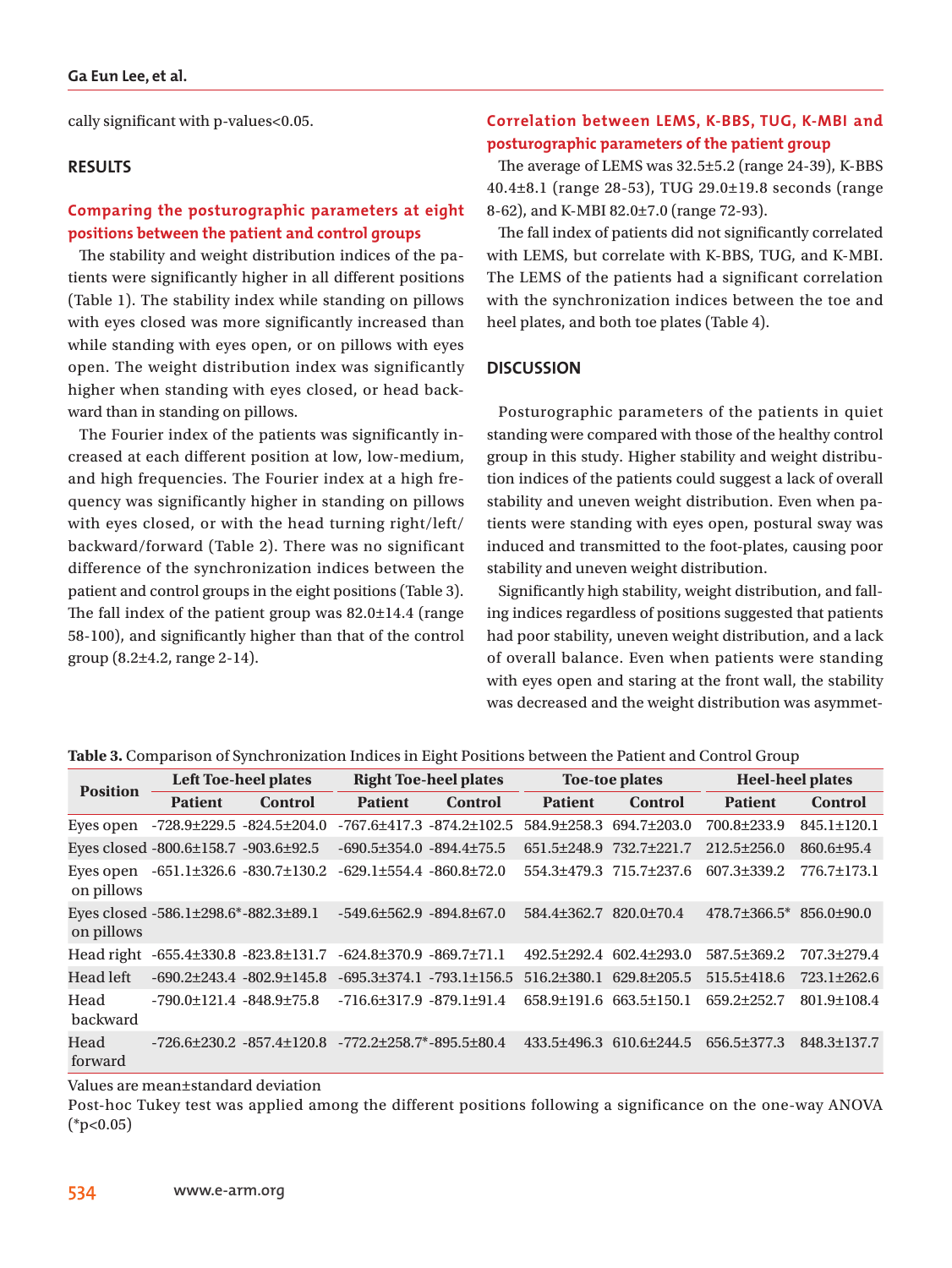|             |                       | Posturographic parameter | <b>Position</b>      | <b>Correlation coefficient</b> |  |
|-------------|-----------------------|--------------------------|----------------------|--------------------------------|--|
| <b>LEMS</b> | Synchronization index | Left toe-heel            | Eyes open            | $0.67*$                        |  |
|             |                       | Right toe-heel           | Eyes open on pillows | $-0.70*$                       |  |
|             |                       |                          | Head left            | $-0.76*$                       |  |
|             |                       |                          | Head forward         | $-0.65*$                       |  |
|             |                       | Heel-heel                | Head left            | $0.70*$                        |  |
|             |                       |                          | Head backward        | $0.66*$                        |  |
|             | Fourier index         | High frequency           | Eyes open on pillows | $0.81*$                        |  |
| K-BBS       | <b>Fall index</b>     |                          |                      | $-0.72*$                       |  |
| TUG         | <b>Fall index</b>     |                          |                      | $0.81*$                        |  |
|             | Synchronization index | Right toe-heel           | Eyes open on pillows | $0.70*$                        |  |
|             |                       | Heel-heel                | Head backward        | $-0.60*$                       |  |
| K-MBI       | <b>Fall index</b>     |                          |                      | $-0.71*$                       |  |
|             | Synchronization index | Toe-toe                  | Eyes open            | $0.67*$                        |  |
|             | Fourier index         | Low frequency            | Head forward         | $-0.70*$                       |  |

#### **Table 4.** Correlation between LEMS, K-BBS, TUG, K-MBI and Posturographic Parameters

LEMS: Lower extremity motor score, K-BBS: Korean version of Berg balance scale, TUG: Timed Up and Go Test, K-MBI: Korean version of modified Barthel index  $*p<0.05$ 

ric because of postural sway. The stability of the patients was poorer in standing on pillows with eyes closed than those standing with eyes open, or standing on pillows with eyes open. The patients were more dependent on visual information to compensate for the somatosensory impairment when the unstable surface restricted the somatosensory sense. Therefore, a patients' increased visual restriction decreased their general stability.

In addition, an uneven weight distribution was more aggravated in standing with eyes closed, or with the head backward than in standing with the eyes open. In other words, instability worsened when visual compensation was insufficient, and their center of gravity moved posteriorly. It was considered that poor weight distribution was intensified with posterior migration of the center of gravity, which in turn could influence anteroposterior stability.

No significant difference of the synchronization index between the two groups might mean there was an adequate mirror-image compensation between the toe and heel plates, and parallel coactive synchronization between the bilateral toe plates, and heel plates.

A high Fourier index at low frequency could be caused by visual dysfunction. Since we excluded the patients with visual problems, a high index was likely because of improper visuo-vestibulo-equilibrium feedback. It

seemed that the patients needed effortful control even in quiet standing. A high Fourier index at low-medium frequency may be more related to musculoskeletal fatigue than vestibular dysfunction, because patients with vestibular disorders were excluded from this study. Following SCI, there were reductions of type 1 and type 2a fibers; a loss of muscle bulk; a decrease in fiber-crosssectional areas; a reduction in torque; and increased fatigability.<sup>18</sup> The mean LEMS of the patients were  $32.5 \pm 5.2$ . Because of the weakness of their lower-extremities, patients experienced more fatigability when maintaining a standing posture. Central nervous system dysfunction could make the Fourier index at a high-frequency higher. High Fourier index scores were represented by a gradual postural tremor. The spinal cord injury blockaded neural control and the transmission of posture and movement. The process of controlling posture and movement was initiated in the sensory association cortices of the parietal, temporal, and occipital lobes. These areas are projected to the frontal association cortex. The command to move was transmitted to the primary motor cortex and premotor cortex via the cerebellum and basal ganglia. The command for movement was transmitted to the spinal cord motor neurons, indirectly via the brain stem motor center, or directly via the corticospinal system. Motor signals from the spinal cord reached skeletal muscle via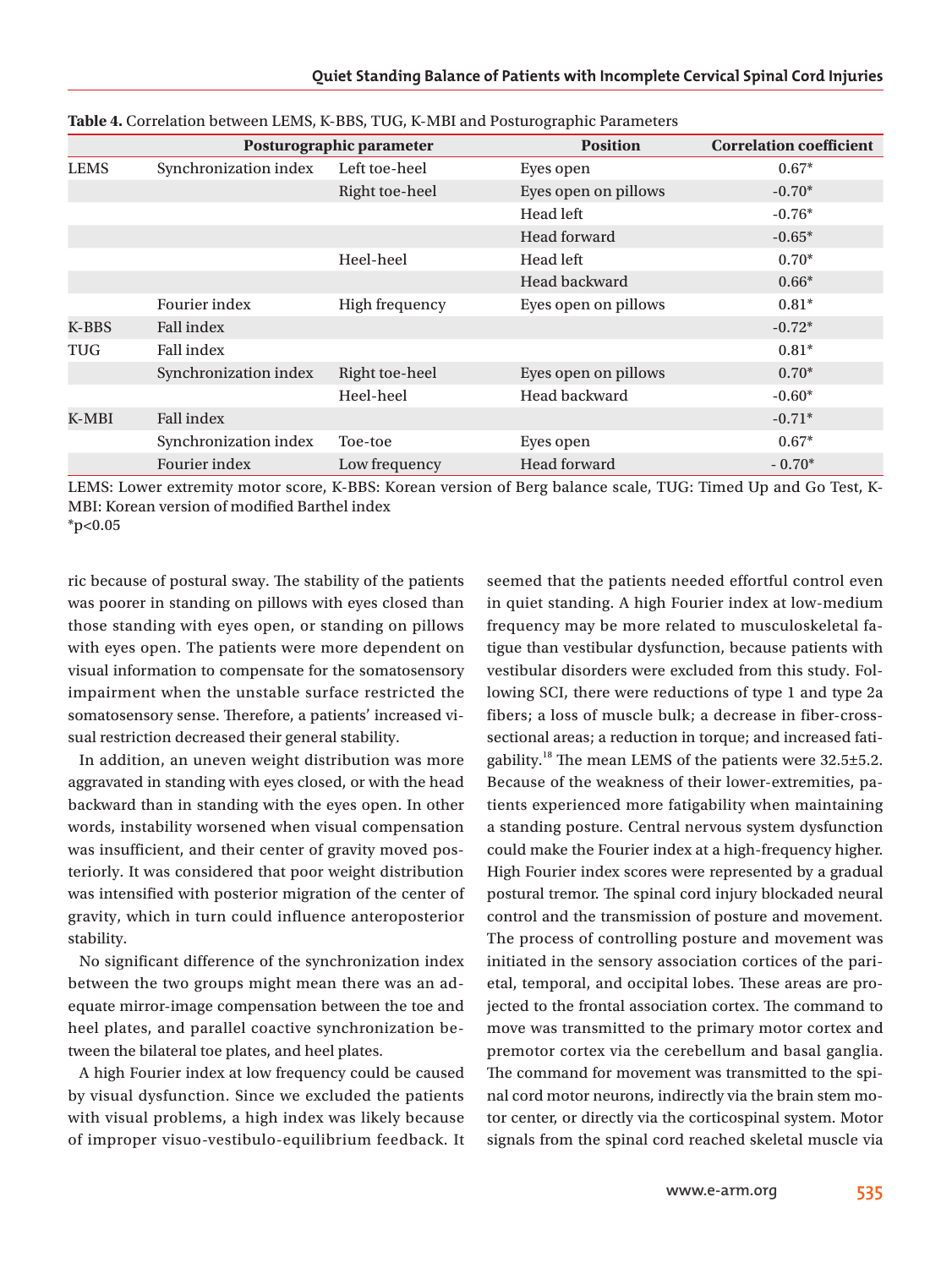peripheral nerves and the neuromuscular junction. The motor system was controlled, coordinated, and integrated by neural regulating factors and neural networks not only from the corticospinal tract but also from the reticulospinal, vestibulospinal, and rubrospinal tracts, the cerebellum, and basal ganglia.<sup>19</sup>

In the Fourier index at a low-medium frequency, there was no significant difference between the two groups when the patients were standing with their eyes open, even while on pillows to restrict somatosensory function. However the index in standing with eyes closed was significantly higher than in the control group. Visual restriction could worsen the somatosensory impairments of patients. It was important to apply the visual input properly to compensate instability.

Lower-extremity power had significant correlation with several synchronization indices, and no correlation with stability, weight distribution, and fall indices. Two patients out of 10 scored grade 1 on the manual muscle test for the right ankle dorsiflexor, extensor hallucis longus, and ankle plantar flexor muscles. Other key muscles scored higher than grade 2 (mostly grades 3, 4) on the manual muscle test.

As the LEMS increased for the right lower-extremity, the synchronization index between the right toe and heel plates declined. This meant that the lower-extremities power intensified the compensatory relationship between both plates. There was no correlation with the left side because left lower-extremity power showed little difference of manual muscle test grade scores within patients. Stronger muscle power was associated with higher synchronization indices between both toe plates, especially when standing with the head turned left, or backward. It seemed that increments of lower-extremity power helped synchronize reactions between those plates. Lower-extremity power and synchronization had significant correlation especially when the patients were standing without visual input, or with a posture to provoke instability. In circumstances to induce postural sway, the patients who had a more powerful strength of lower-extremities demonstrated better control of fine pedal movement.

LEMS had no significant correlation with stability, weight distribution, and fall indices. This suggests that muscular power alone was insufficient to maintain quiet standing because proprioceptive impairment was still an important factor affecting stability in quiet standing, evenness of weight distribution, and risk of falling.

Lower-extremity power was crucial to walk properly. It had significantly correlated with predictive parameters of ambulation. $4,11$  It has been one of the prime factors influencing postural balance.<sup>11</sup> This study revealed that lower extremity power had a significant effect on postural balance of the patients, not in terms of overall stability and weight distribution, but, in terms of pedal synchronization.

K-BBS, TUG, and K-MBI showed a significant correlation with the fall index, and no correlation with other posturographic parameters. The fall index reflected the results of stability, Fourier, and synchronization indices. Such an overall balance index was affinitive to clinical balance tests, or activities of daily living. The fall index might be used to predict a possibility to ambulate, and to measure the independence of people with incomplete spinal cord injuries. Past studies have reported that postural instability could cause a dependency of daily activities, and a deterioration in the quality of life.<sup> $2,11$ </sup> The fall index was related to a possibility to move and walk safely, the degree to be assisted by caregivers, and the ability to live a quality life.

One of limitations of this study was that subjects of the patient group numbered only 10 people. We did a careful interpretation of datum to avoid a hasty generation mistake. Candidate recruiting was difficult because of the required inclusion criteria of this study. Patients with incomplete spinal cord injuries, some ability to walk, and with no specific conditions or diseases which could influence the study were few. We need to perform more studies and interpretations with a larger group of patients. Also, careful interpretations of the Fourier index was needed, because test-retest reliability was more insufficient than that of the stability index, $^{20}$  even though it was theoretically possible.

## **CONCLUSION**

The quiet standing balance of patients with incomplete cervical injuries was influenced by an unstable floor surface which could limit somatosensory input, and was further decreased by insufficient visual compensation. We should try to improve postural balance, gait, functional independence, and quality of life in incomplete spinal